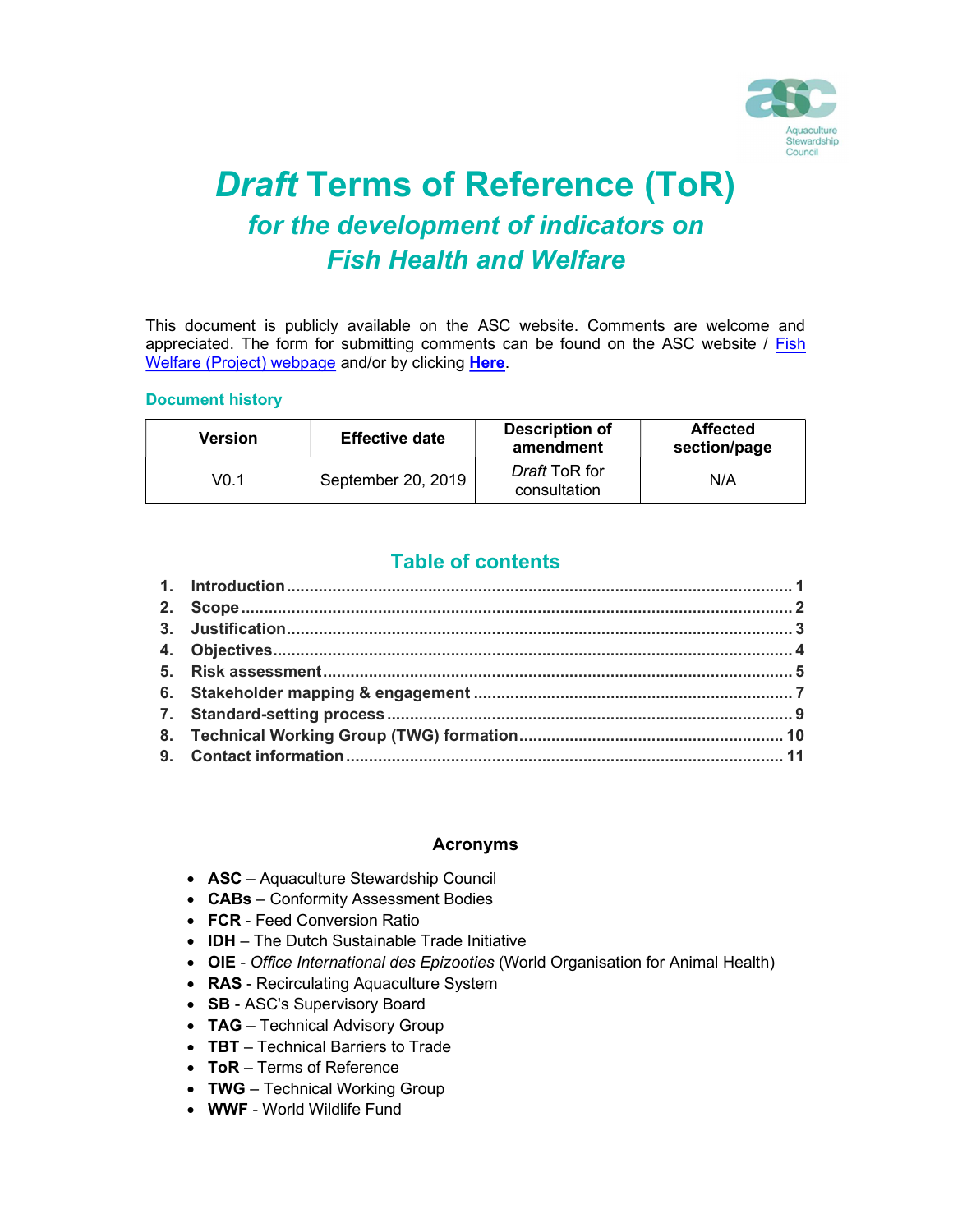

### 1. Introduction

The Aquaculture Stewardship Council (ASC) was founded in 2010 by the World Wildlife Fund (WWF) and the Dutch Sustainable Trade Initiative (IDH) to host the standards developed by the WWF Aquaculture Dialogues. The ASC farm standards became operational in 2012 after a system of accreditation and certification was established. Since then the ASC has made great strides with steady growth in the number of certified farms and certified products available around the world. There are currently over one thousand ASC certified farms globally and more than 300 farms under assessment.

The ASC has established a reputation within the seafood sector and beyond as a credible certification programme for farmed seafood. The ASC farm standards are performance-based, scientifically robust and were developed through a transparent multi-stakeholder standardsetting process. ASC currently manages eleven standards covering different species groups. These include standards for farmed salmon, trout, tilapia, pangasius, shrimp, bivalve shellfish, abalone, seriola and cobia, seabass and seabream, tropical marine finfish and flatfish.

#### ASC vision and mission

The vision of the Aquaculture Stewardship Council (ASC) is a world where aquaculture plays a major role in supplying food and social benefits for mankind whilst minimising or eliminating negative impacts on the environment.

The mission of ASC is to transform aquaculture towards environmental sustainability and social responsibility using efficient market mechanisms that create value across the chain.

#### About this ToR document

This document gives an overview of and guidance for both ASC and interested parties to develop indicators on fish health & welfare. It explains (i) why the indicators are needed, (ii) the objectives of ASC in developing these indicators, (iii) to stakeholder groups how they can engage in the standard development process, (iv) detailed process steps as well as (v) presumed risks of implementing the developed indicators, measures to mitigate and/or avoid those risks.

This standard developing process adheres to the ASC standard-setting protocol, which means amongst others that the ToR, the first and second draft of the proposed indicators will be put up for public consultation. The exact steps are described in the protocol which can be found on the ASC website ((https://www.asc-aqua.org/wp-content/uploads/2017/07/ASC-Standard-Setting-Procedure\_v.1.0\_including-forms.pdf).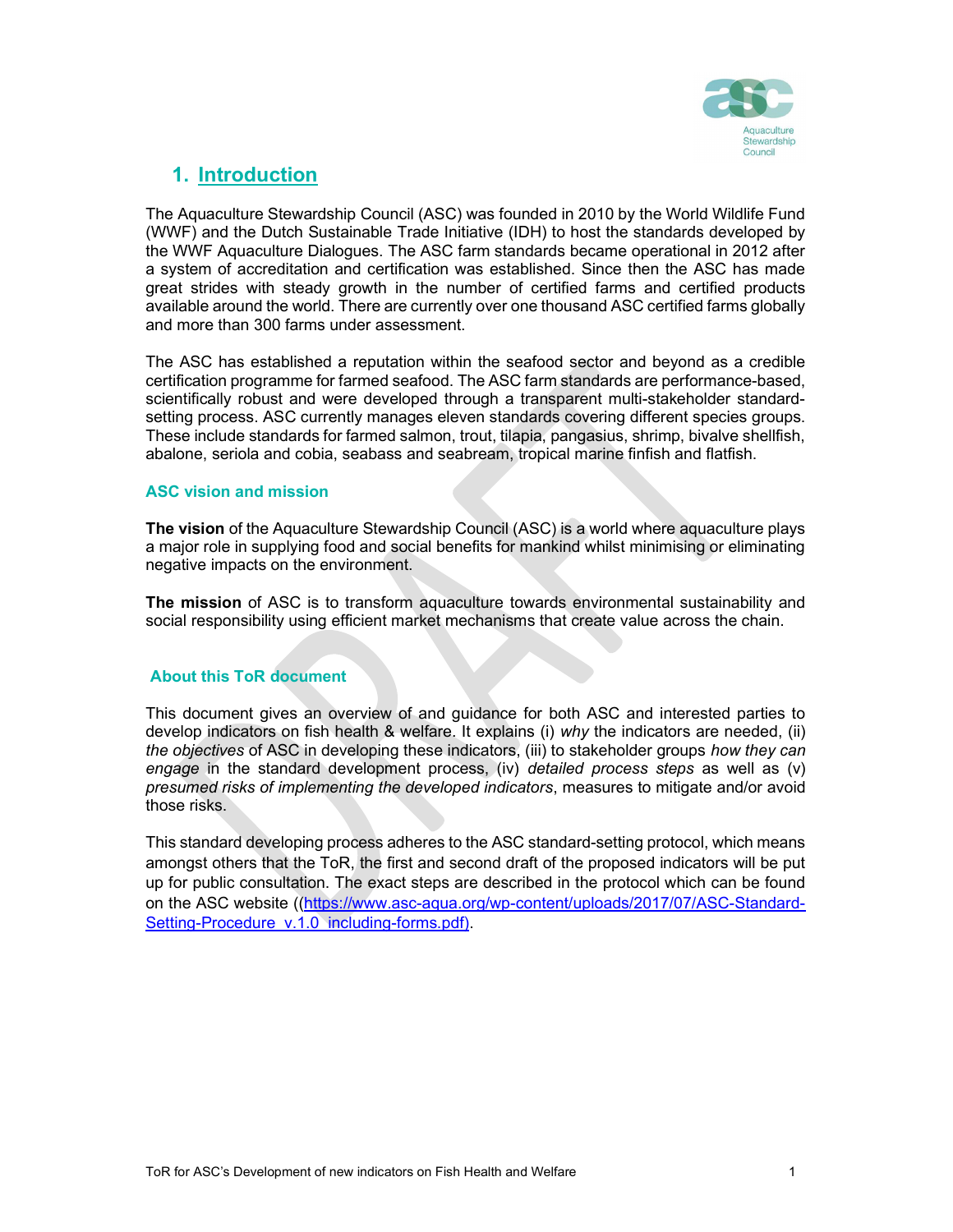

### 2. Scope

The scope for the development of fish health and welfare indicators will be across all species currently in the portfolio of ASC. It is intended to have general requirements that apply to all species/culture systems, and where available, measurable performance levels for species for which adequate scientific information is available.

ASC is currently running a process (i.e. ASC Alignment Project) to align the content of the existing species-specific standards into a single ASC Farm Standard. This is done with the aim to improve implementation efficiency, simplify accreditation and auditor training, promote further programme uptake and to facilitate the expansion of the farm standards to cover new species and production systems. It is foreseen that the indicators developed within the remit of this ToR document will be embedded within the aligned Farm Standard.

Several fish health indicators already exist within the current ASC standards. These will be subject to the outlined Alignment Project (as per above). In addition to the already present fish health indicators, several ASC standards partly address 'fish welfare'. The current coverage of topics, as well as the approach chosen, for these welfare indicators is subject to revision. Therefore, this ToR will primarily focus on improving the current fish welfare indicators.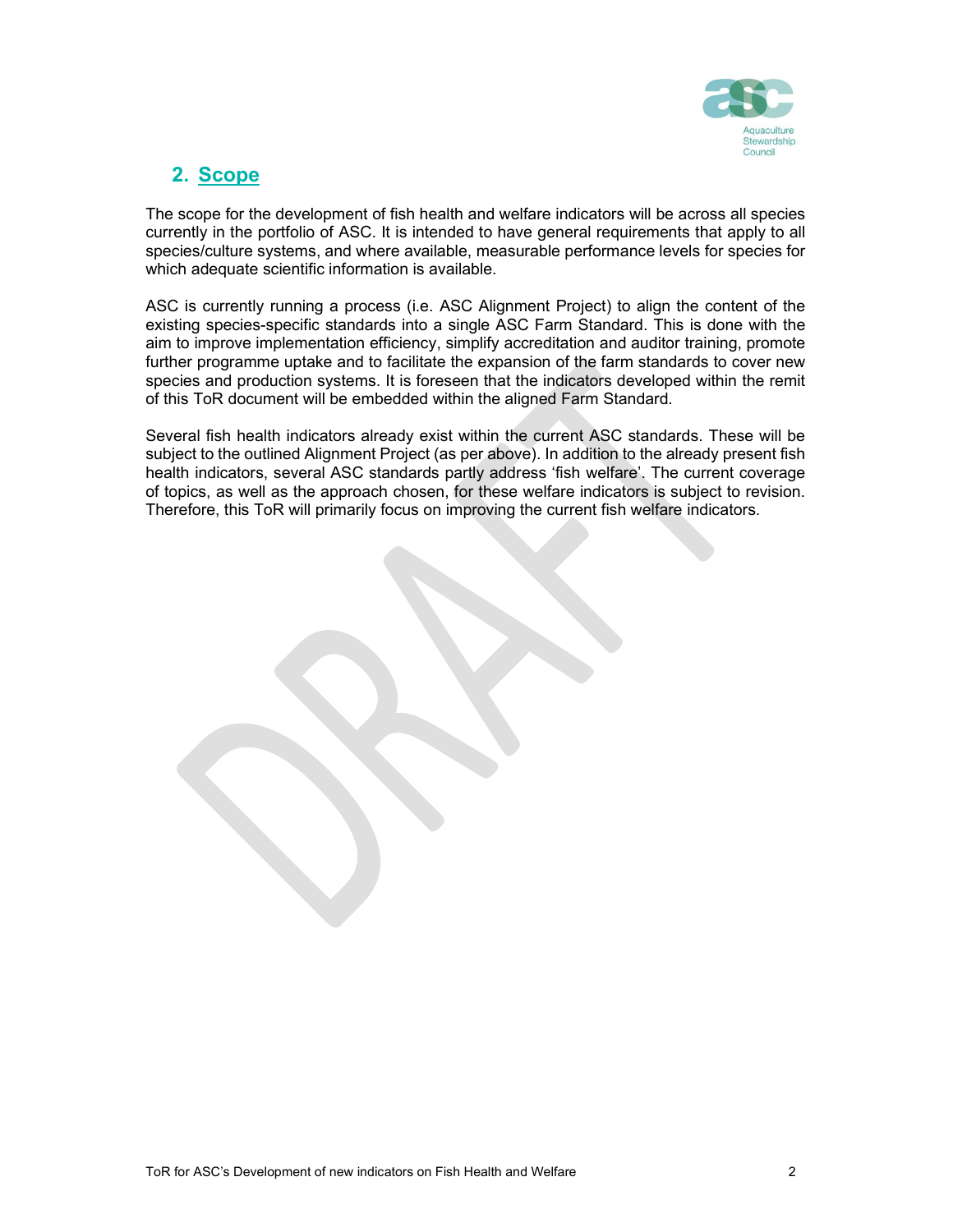

### 3. Justification for developing fish health and welfare indicators

As aquaculture continues to be an increasingly important source of global protein supply, its impacts are considered and addressed through legislation and certification programmes in varying degrees. However, some issues remain underexposed in global legislation, while their impacts are being addressed in scientific research and even industry initiatives already.

Animal welfare has been widely investigated in the livestock sector, where it is also one of the main consumer concerns for animal protein products in Western markets. Therefore, certification schemes sometimes respond to these concerns by differentiating animal welfarefriendly products, resulting in various labels and certification schemes aimed at animal welfare.

Aquaculture, or fish farming, is a sector that produces a larger number of animals then all livestock systems combined. Welfare issues, of which mainly health related issues, are already part of legislation or certification schemes to a limited extend. However, over the last decade the amount of scientific literature on the topic of fish welfare has increased considerably giving the sector the opportunity to apply new knowledge under practical conditions.

Up until now, most ASC indicators within the standards fell under either environmental or social principles. Some fish health and welfare issues have been addressed in previous versions of ASC standards, but from an almost exclusively environmental perspective. Obviously, health and welfare comprise more than just an environmental impact.

Although animal welfare science is driven by ethical concerns; it is a multidimensional concept which requires multidisciplinary expertise from fields including ethics, law, ethology, physiology, immunology, aquaculture research, veterinary medicine and many others<sup>1</sup>.

Animal welfare is more and more considered as a key factor of responsible production because impacts on animal health and welfare determine the social acceptability of an animal production system and the quality of products coming from these systems are judged on this aspect<sup>2</sup>. This gives producers the opportunity to differentiate products with higher welfare, resulting in improved market access and reputation, or a price premium for niche markets<sup>3</sup>.

Improved animal welfare does not only affect product quality through differentiation. Food safety issues are closely linked to animal welfare issues as well, as stress factors and welfare conditions influence disease susceptibility and in its turn consumer risk to food-borne infections<sup>4</sup>. In case of aquaculture, where the animals are in direct contact with their environment, the health and welfare status of the animals has a direct potential effect on that environment, except for production in recirculating aquaculture systems (RAS). Diseases can be a risk to wild stocks and medicine residues may have harmful effects to the environment as well. This requires strict management practices and improved health and welfare status can support minimising these impacts.

 $1$  Huntingford, F.A., Kadri, S. 2008. Welfare and fish, In Branson, E.J (Ed.). Fish Welfare (pp. 7-18). Oxford: Blackwell Publishing Ltd.

 $^2$  Broom, D.M. 2010. Animal welfare: an aspect of care, sustainability and food quality required by the public. Animal Welfare in Education and Research 37 (1): 83-88.

<sup>&</sup>lt;sup>3</sup> Verbeke, W. 2009. Stakeholder, citizen and consumer interest in farm animal welfare. Animal Welfare 18: 325-333.

<sup>&</sup>lt;sup>4</sup> European Food Safety Authority 2019, https://www.efsa.europa.eu/en/topics/topic/animal-welfare.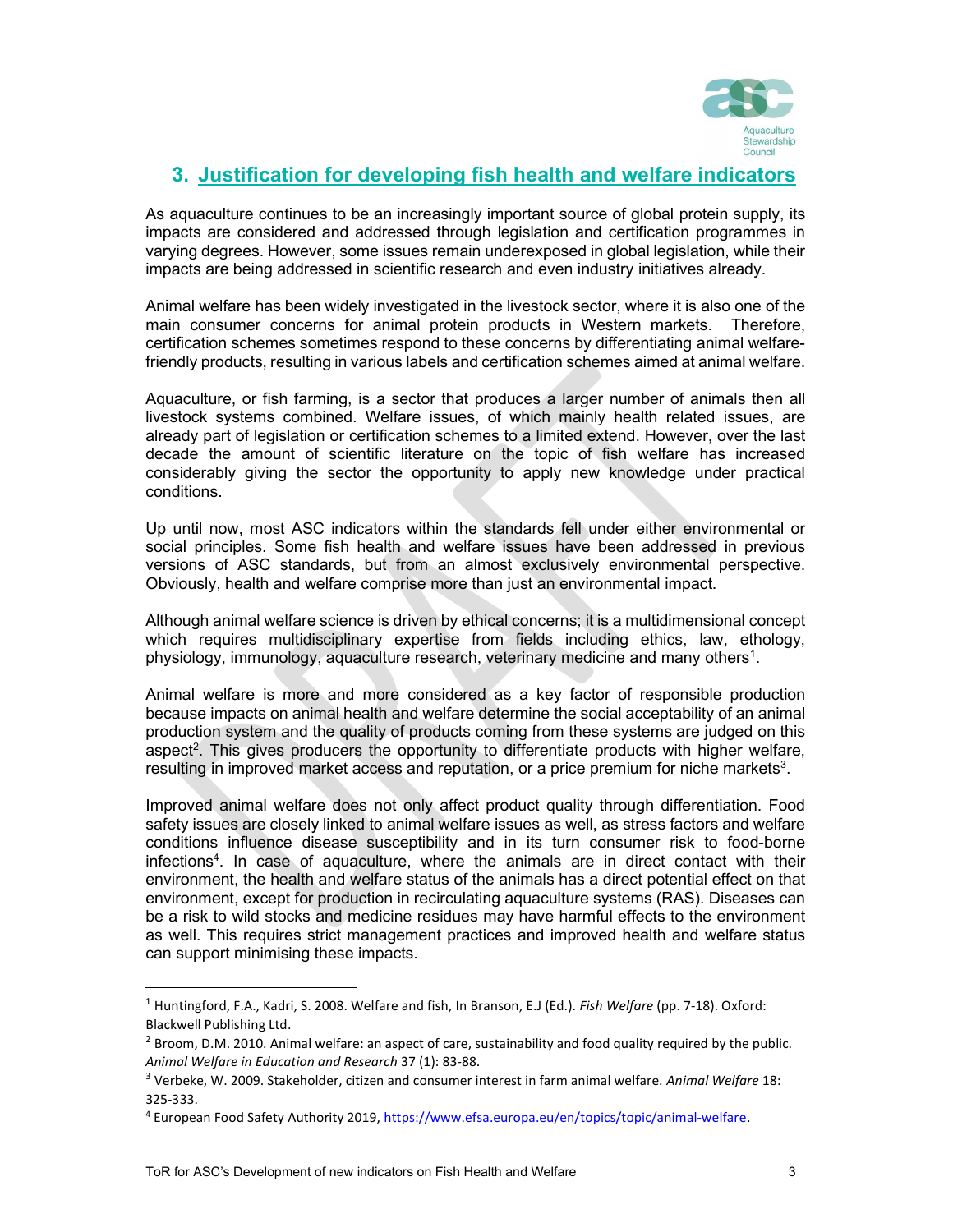

Another benefit is the potential for improved productivity when aspects of fish welfare are optimised. For instance, feed conversion ratio (FCR) was lowered in Atlantic salmon smolts with improved welfare status<sup>5</sup>, with as a result leading to a reduced need for feed, the input with one of the highest costs and environmental impacts. There are several examples of where animal welfare can benefit production efficiency which can be a motivating factor for producers to focus on these aspects.

Many of the benefits of improved animal welfare status are indirect, but a main direct result will obviously be an improved quality of life for the many individuals that are involved in aquaculture practices. Species that are not being produced for food, but for associated 'supporting' roles such as cleaner fish should be considered in this regard as well.

### 4. Objectives

The main objective of this work is to expand the current indicators on fish welfare in the existing ASC standards to a more complete and comprehensive set of indicators, implementing the vast amount of research that recently has been carried out on this topic.

Within this objective ASC seeks to select measures that meet the aims of ISEAL and ASC standard setting codes, as well as taking into considerations the complexities that come with the topic of animal welfare. All set indicators should either directly or indirectly contribute to improving fish welfare in aquaculture and represent performance-based best practices in this field.

<sup>5</sup> Noble, C., Kankainen, M., Setälä, J., Berrill, I.K., Ruohonen, K., Damsgård, B., and Toften, H. 2012. The bioeconomic costs and benefits of improving productivity and fish welfare in aquaculture: utilizing CO2 stripping technology in Norwegian Atlantic salmon smolt production. Aquaculture Economics & Management 16: 414-428.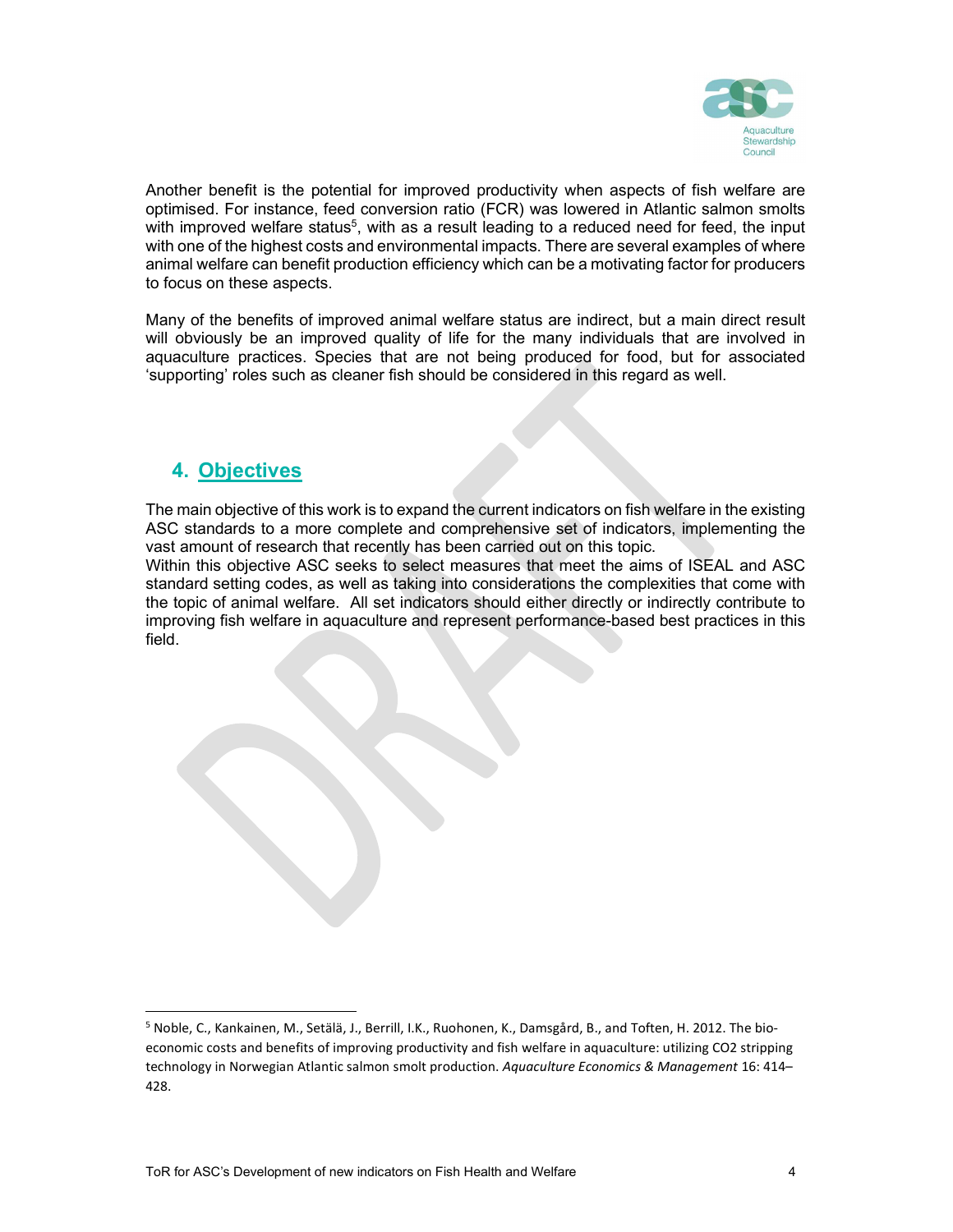

### 5. Risk assessment

The following factors should be considered as they could result in unwanted side-effects in the process of creating fish health and welfare indicators.

#### Effects on environmental impact

It is known that some interventions seemingly beneficial in terms of animal welfare can have adverse effects in terms of environmental impact. The best-known example of this are stocking densities, as lowered stocking densities tend to lead to less efficient production, requiring more recourses and therefore increasing environmental impact.

It is crucial to consider this possible side-effect for every health and welfare being considered, as minimising environmental impact is one of the core objectives of ASC certification.

#### Producer effects

Producers will potentially experience a range of direct consequences when new indicators are implemented within the standards.

Investments – Indicators on animal welfare could require certain investments, having direct impact on production costs.

Auditing costs – Any addition to the existing standards will presumably lead to increased auditing time on farm, and therefore may affect the cost of the auditing process and production costs.

Producer training – Emphasising a novel topic within the standards might require some on-site training to enhance understanding of the processes and the motivations behind it.

Workload – Checking health and welfare status on a regular basis may increase the onsite workload.

All producer-related effects may thus also have a potential effect on production costs. These effects should be carefully weighed, and it should be investigated if there is any potential on return of investment for these increased costs.

#### Exclusion of producers/system types

Some production systems are more technically advanced and usually have higher profit margins than less technically advanced production systems. It is not the aim of the implementation of health and welfare indicators to exclude certain production systems so these indicators should set an ambitious, yet achievable, baseline for producers to achieve. This objective will be carefully considered when determining the assessment methodology for health and welfare.

#### Actual animal welfare impacts

Assessment of animal welfare typically is done through indirect measurements, linked to various research fields. Indicators on animal health and welfare tend to be interrelated and have very little meaning in isolation. For example, feed intake, stress levels, health status, and activity are highly linked to each other and often used in welfare assessment. It is very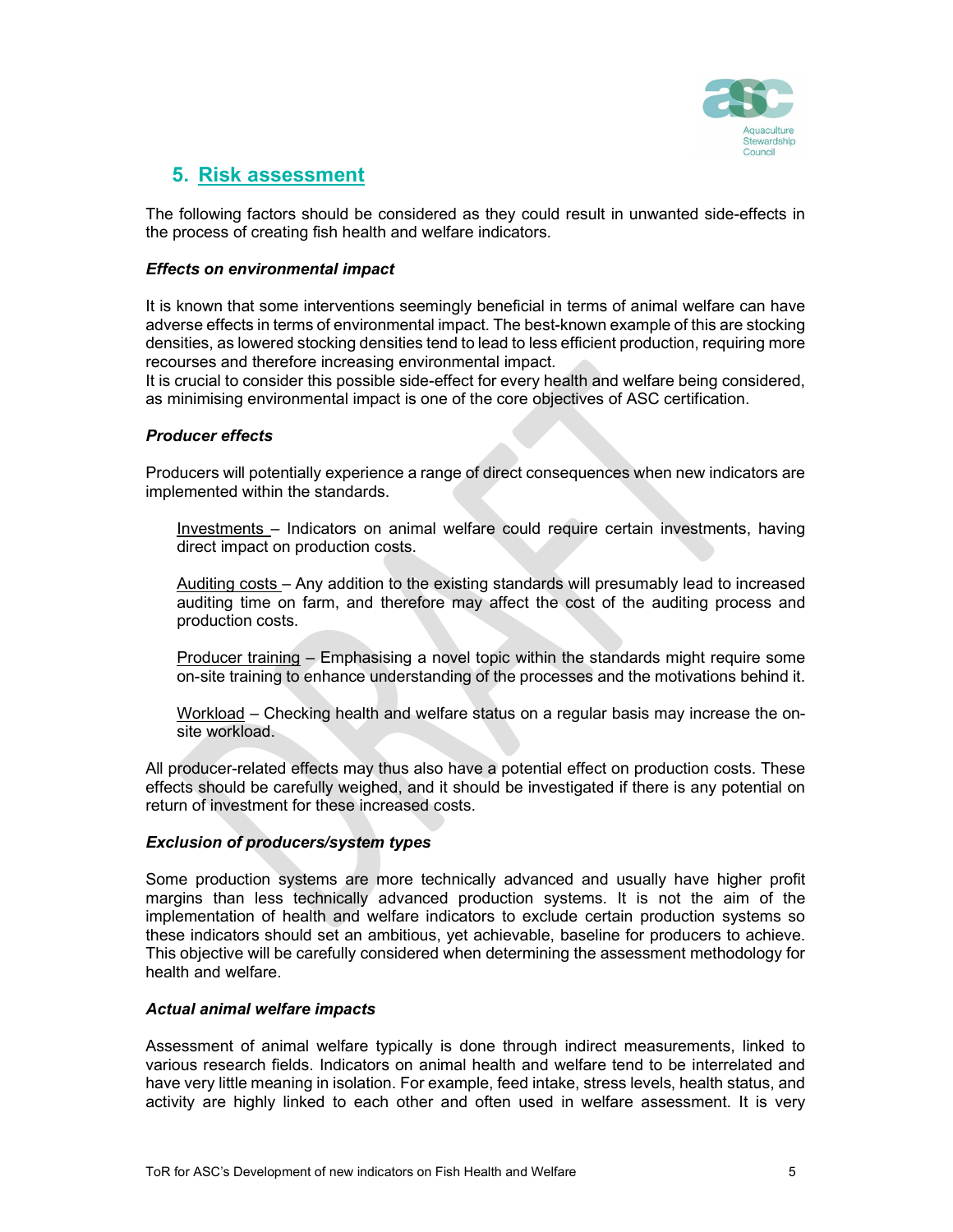

important to take this interrelatedness of indicators into account within the methodology, in order to be able to make an overall judgement on animal welfare status. Also, health and welfare indicators must cover the lifespan of the animals on farm. Indicators checked by auditors in person are however no more than a snapshot of the conditions during this lifespan. Indicator selection and possible data collection should aim at indicators being representative of production processes.

#### Consumer awareness and perception

Consumers may have a different perception of fish welfare and related key factors than actual key factors that are supported by scientific research. These potential conflicting perceptions cause a challenge for communication on choices made on indicators and a clear and proactive communication strategy may reduce this risk.

#### Processes outside of ASC scope

Some key issues in fish welfare lie currently outside the ASC scope of on-farm practices, but are a main concern for consumers, retailers and NGO's as they have large effects on welfare. Examples of this are slaughtering methods, which often take place at the processing stage, and mortality levels in hatcheries.

#### Internal processes

There are several workflows within ASC which have a direct link to the development of fish health and welfare indicators and whose timelines are parallel to each other. These projects currently include the review of indicator 3.1.7 of the Salmon standard, the work on antibiotics that is part of the shrimp standard review, and the alignment process.

Overlap of issues being addressed should be avoided, as well as conflicting outcomes on topics that are linked to each other. This requires pro-active collaboration between projects, clear boundaries between issues and 'in which' working group they are addressed.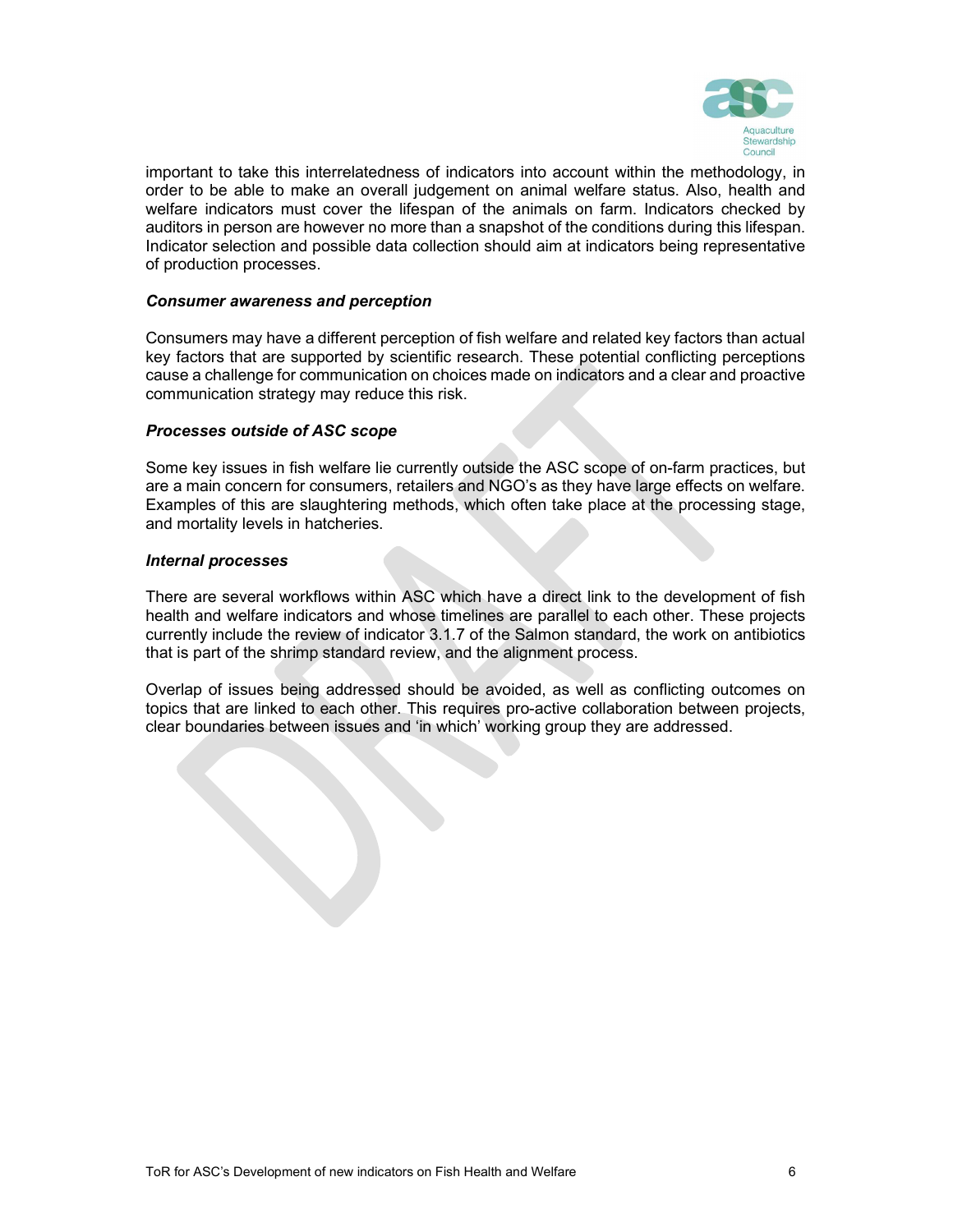

## 6. Stakeholder mapping and engagement

Table 1 presents an overview of identified stakeholder groups and how engagement with each group is expected.

| Table 1: Stakeholders mapping and engagement strategies |  |
|---------------------------------------------------------|--|
|---------------------------------------------------------|--|

| Main<br>stakeholder<br>group                                | Relevance<br>(Why<br>should<br>they<br>participate<br>in<br>the                                                                                                           | Interest in the<br>process<br>and<br>standards                                                                                                                                                                                             | Outreach<br>strategies<br>for<br>participation<br>in                                                                                                                                                                                                                                                                                                                         | Communication<br>means                                                                                                                                              | <b>Participation goals</b>                                                                                                                                            |
|-------------------------------------------------------------|---------------------------------------------------------------------------------------------------------------------------------------------------------------------------|--------------------------------------------------------------------------------------------------------------------------------------------------------------------------------------------------------------------------------------------|------------------------------------------------------------------------------------------------------------------------------------------------------------------------------------------------------------------------------------------------------------------------------------------------------------------------------------------------------------------------------|---------------------------------------------------------------------------------------------------------------------------------------------------------------------|-----------------------------------------------------------------------------------------------------------------------------------------------------------------------|
| Aquaculture farms in<br>the programme                       | process)<br>Directly affected.<br>Requirements must be<br>accessible<br>and<br>achievable<br>be<br>to<br>effective.                                                       | Attainable<br>standards<br>that<br>create<br>added<br>value<br>when<br>farms get<br>certified.                                                                                                                                             | revision<br>- direct contact with<br>farms<br>- where necessary,<br>translation<br>of<br>necessary<br>documents (e.g.<br>ToR,<br>draft<br>this.<br>standards,<br>final<br>synopsis,<br>standards)<br>Conformity<br>$\overline{\phantom{0}}$<br>via<br>assessment<br>bodies (CABs)<br>local/regional<br>workshops,<br>where and when<br>necessary<br>- participation in pilot | Website<br>(if<br>possible)<br>- Webinars<br>(if<br>possible)<br>- In person to the<br>extent<br>possible<br>(e.g.<br>workshops)<br>- Through trade<br>associations | Farms in all active<br>countries<br>and<br>regions.                                                                                                                   |
| Industry<br>(retail,<br>processing,<br>hatcheries, trading) | Indirectly<br>affected.<br>Credible standards that<br>do not challenge their<br>continued<br>and<br>consistent supply, and<br>yet help<br>strengthen<br>their reputation. | Attainability of<br>standards<br>that<br>do not<br>create<br>high<br>costs for<br>certified<br>products.<br>Facing<br>end<br>consumers,<br>likes<br>retail<br>to<br>make<br>sure<br>relevant issues<br>will be covered<br>in<br>standards. | Direct contact with<br>these<br>companies<br>(e.g.<br>through ASC<br>Outreach<br>colleagues)<br>Face-to-face<br>meetings                                                                                                                                                                                                                                                     | -website<br>- webinars<br>- In person to the<br>extent<br>possible<br>(e.g.<br>workshops)<br>- Trade press                                                          | Companies<br>in<br>all<br>active countries and<br>regions.<br>Companies<br>trading<br>related species.<br>Retailers addressing<br>welfare through own<br>initiatives. |
| Governmental<br><b>Non</b><br>Organisations<br>(NGOs)       | Experience/knowledge<br>of and insight in issues<br>to be addressed.                                                                                                      | Key health and<br>welfare<br>concerns<br>are<br>addressed.                                                                                                                                                                                 | -Direct contact with<br>these<br>organisations<br>Face-to-face<br>meetings at or<br>around<br>conferences/trade<br>fairs                                                                                                                                                                                                                                                     | -website<br>- webinars<br>- In person to the<br>extent<br>possible<br>(e.g.<br>workshops)                                                                           |                                                                                                                                                                       |
| Governments/<br>intergovernmental<br>organisations          | Alignment with national<br>and<br>international<br>legislation<br>or<br>requirements.                                                                                     | impose of<br>No<br>technical<br>barriers to trade<br>(TBT)<br>standards.<br>in<br>International<br>guidelines<br>are<br>met.                                                                                                               | - Direct contact with<br>government officials<br>(or<br>through consultants)                                                                                                                                                                                                                                                                                                 | -website<br>- webinars<br>- In person to the<br>extent<br>needed<br>(e.g.<br>workshops)                                                                             | Representatives of<br>governments where<br>related species are<br>widely farmed.<br>OIE input.                                                                        |
| Scientists/academics                                        | Specific knowledge on<br>issues, species and<br>approach.                                                                                                                 | Standards<br>are<br>science-based.                                                                                                                                                                                                         | - direct contact with<br>scientists<br>- where necessary,<br>organise<br>discussions<br>with<br>them<br>- Where necessary,<br>have them                                                                                                                                                                                                                                      | -website<br>- webinars<br>- In person to the<br>extent<br>possible<br>(e.g.<br>workshops)                                                                           | Scientist/researchers<br>on related species,<br>issues<br>kev<br>and<br>assessment<br>methodologies.                                                                  |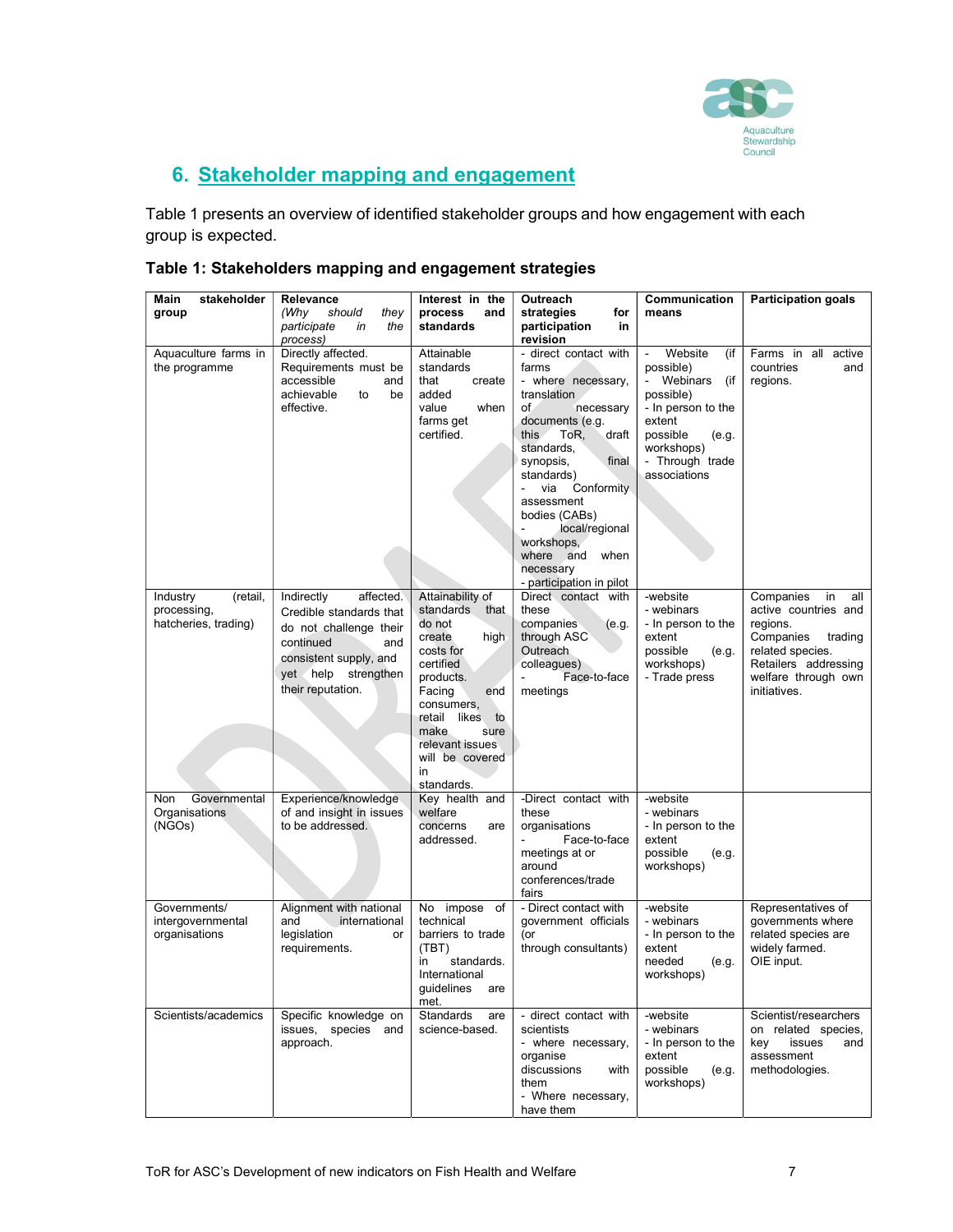

|                                                              |                                                                                                           |                                                                                    |                                                                                                                                                                                                  |                                                                                                                                         | Council                                                                                              |
|--------------------------------------------------------------|-----------------------------------------------------------------------------------------------------------|------------------------------------------------------------------------------------|--------------------------------------------------------------------------------------------------------------------------------------------------------------------------------------------------|-----------------------------------------------------------------------------------------------------------------------------------------|------------------------------------------------------------------------------------------------------|
| Conformity<br>Assessment<br><b>Bodies</b><br>(CABs)          | Have practical insight<br>on implementation and<br>auditability<br>of<br>indicators.                      | Auditability<br>of<br>the<br>standards and<br>reasonable<br>auditing<br>costs.     | do specific research<br>on<br>identified topics<br>-conference visits<br>Direct contact with<br>these<br>organisations<br>Face-to-face<br>meetings at or<br>around<br>conferences/trade<br>fairs | -website<br>- webinars<br>- In person (e.g.<br>workshops)                                                                               | -Both ASC accredited<br>and non-accredited<br>CABs<br>- CABs familiar with<br>the<br>related species |
| Veterinarians/fish<br>health professionals                   | affected<br>Directly<br>if<br>indicators impact their<br>on-site tasks. As well as<br>expertise on topic. | Practical<br>implementation<br>of indicators and<br>key issues being<br>addressed. | Direct contact with<br>these<br>organisations<br>Face-to-face<br>meetings at or<br>around<br>conferences/trade<br>fairs                                                                          | - website<br>- webinars<br>- In person (e.g.<br>workshops)                                                                              | Veterinarians and<br>fish<br>health<br>professionals<br>active<br>the<br>aquaculture<br>in<br>sector |
| <b>Funders</b>                                               | Will be informed on the<br>progress.                                                                      |                                                                                    |                                                                                                                                                                                                  | -website<br>- webinars<br>- In person (e.g.<br>workshops)                                                                               | - To fund the project<br>- To fund the project-<br>related pilots                                    |
| Welfare and<br>other<br>aquaculture<br>certification schemes | Experience<br>and<br>knowledge<br>on<br>welfare<br>improving<br>through certification.                    | Minimal overlap<br>between<br>standards.                                           | - Direct contact<br>Workshops/<br>meetings                                                                                                                                                       | -website<br>- webinars<br>- In person to the<br>extent<br>possible<br>(e.q.<br>workshops)<br>- As observers in<br>relevant<br>meetings. | - Representatives of<br>GlobalG.A.P.<br>and<br>BAP and prominent<br>welfare certifiers               |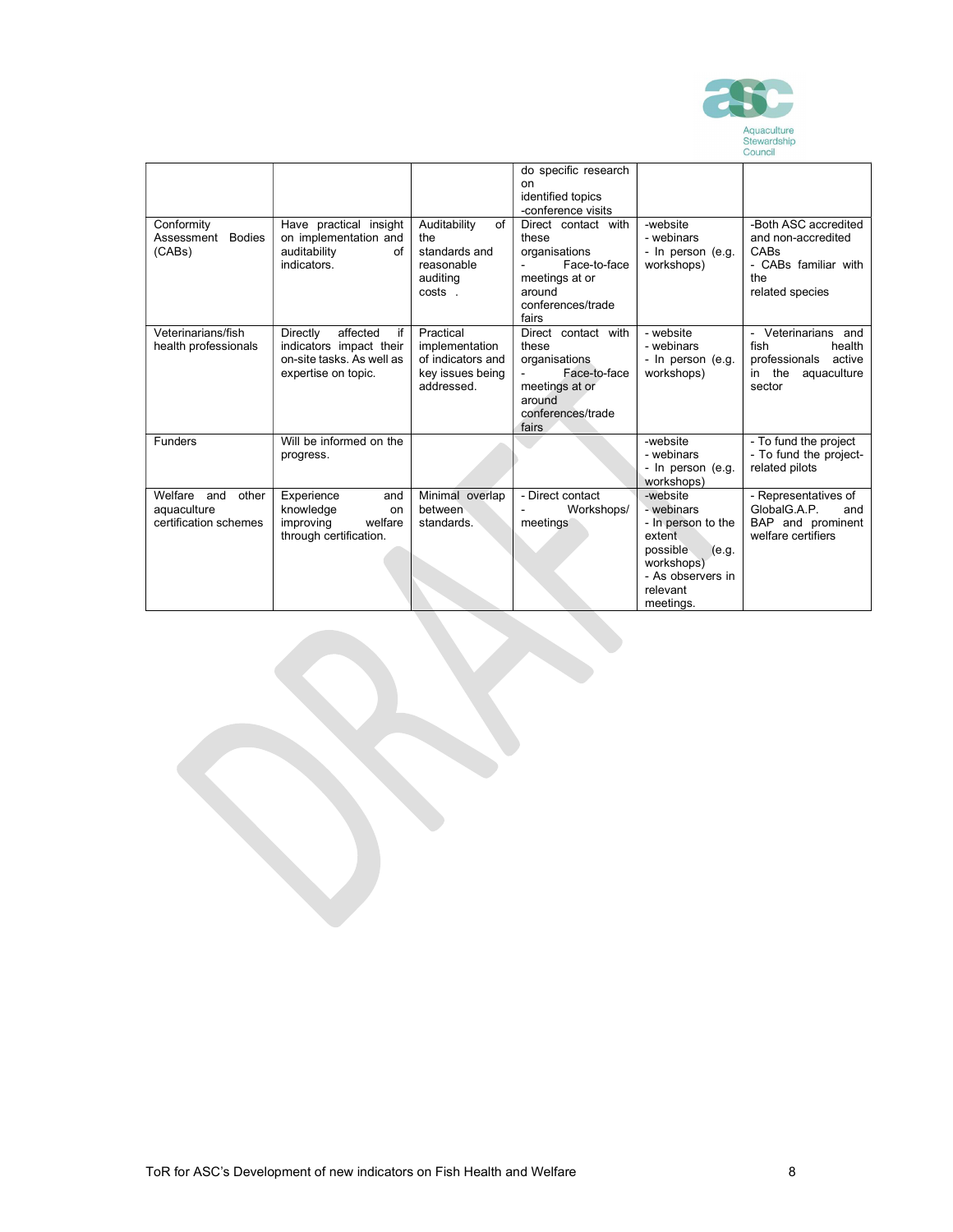

# 7. Standard-setting process

| #              | <b>Activity</b>                                                   | Output                                                                                             | <b>Timeline</b>                                                      | <b>By</b>                                                 |  |
|----------------|-------------------------------------------------------------------|----------------------------------------------------------------------------------------------------|----------------------------------------------------------------------|-----------------------------------------------------------|--|
| $\mathbf{1}$   | Mandate for project start                                         | Concept ToR & project proposal<br>approved by SB                                                   | September 2019                                                       | Project Lead                                              |  |
| 2              | Development of detailed ToR                                       | Draft ToR open for consultation                                                                    | September 20 - October<br>20, 2019 (consultation<br>for 1 month)     | Project Lead &<br>Technical<br>Advisory<br>Group<br>(TAG) |  |
| 3              | <b>Finalisation ToR</b>                                           | ToR v1.0                                                                                           | November 2019                                                        | Project Lead &<br><b>TAG</b>                              |  |
| 4              | <b>TWG Formation</b>                                              | <b>TWG formed</b>                                                                                  | November 2019                                                        | Project Lead &<br><b>TAG</b>                              |  |
| 5              | Development Draft 1                                               | Draft 1 health & welfare<br>$\circ$<br>indicators<br>Background document &<br>$\circ$<br>used data | September -<br>October<br>2020 (consultation for 2)<br>months)       | Project Lead &<br><b>TAG</b>                              |  |
| 6              | Development Draft 2                                               | Draft 2 health & welfare<br>$\circ$<br>indicators<br>Background document &<br>$\circ$<br>used data | April - June 2021<br>(consultation<br>$\mathbf{2}$<br>for<br>months) | Project Lead &<br><b>TAG</b>                              |  |
| $\overline{7}$ | Presentation of final draft to TAG<br>for endorsement             | Final draft - Health & welfare<br>indicators                                                       | November 2021<br>(TAG meeting)                                       | Project Lead &<br><b>TAG</b>                              |  |
| 8              | Presentation of final draft to SB for<br>endorsement and sign-off | Final draft - Health & welfare<br>indicators                                                       | End 2021<br>(SB-meeting)                                             | Project Lead<br>& SB                                      |  |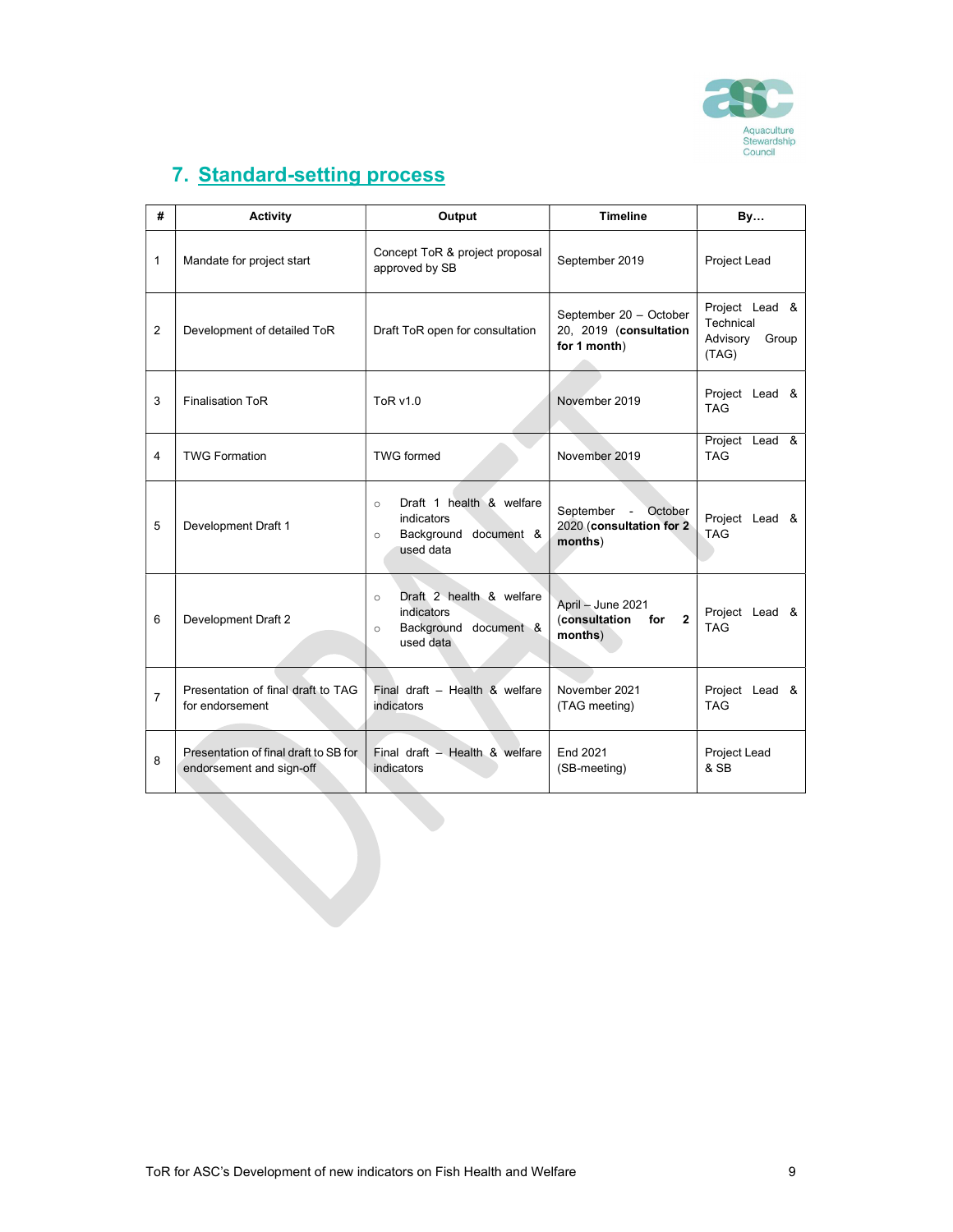

### 8. Technical Working Group (TWG) formation

A Technical Working Group (TWG) will be formed; it will be coordinated by the ASC Secretariat.

#### Technical Working Group responsibilities

The TWG has the task to:

- Provide technical expertise and insight on the development of the indicators;
- Report to the Technical Advisory Group (TAG) of ASC.

#### Technical Working Group membership

- Members of this TWG are expected to be available and willing to share relevant knowledge and expertise on related fish welfare issues, and actively participate is contributing solutions;
- Members must demonstrate affinity with the ASC's objectives;
- The membership of the TWG will reflect a balanced representation of areas of relevant expertise and background.

#### Reporting requirements

- The Secretariat shall ensure minutes of all proceedings at meetings of the TWG are kept, including the names of those members of the TWG present at each such meeting, and all views, advice, recommendations and opinions of the TWG;
- Chatham House Rules will be applied for all public documents related to this project.

#### Decision-making procedure

The TWG strives for consensus on their recommendations regarding proposed indicators. If TWG is unable to reach consensus, it will apply the principle of 'majority voting' and will report the different options, the number of votes for each option and a summary of each of the points of view. The TAG will advise ASC's Supervisory Board (SB) for the SB to take a final decision.

#### Expenses

Upon request and at the explicit discretion of the Secretariat, members of the Working Group may be paid all reasonable travelling, hotel and other expenses properly incurred by them in connection with their attendance at meetings of the Working Group or otherwise in connection with the discharge of their duties.

#### Meetings

The ASC strives to work in a cost and time efficient manner and has a strong preference to work primarily via teleconference and e-mail. If attendants come from different time zones the participants will determine meeting times in such a way that all participants can attend at convenient times. In person meetings are part of this project.